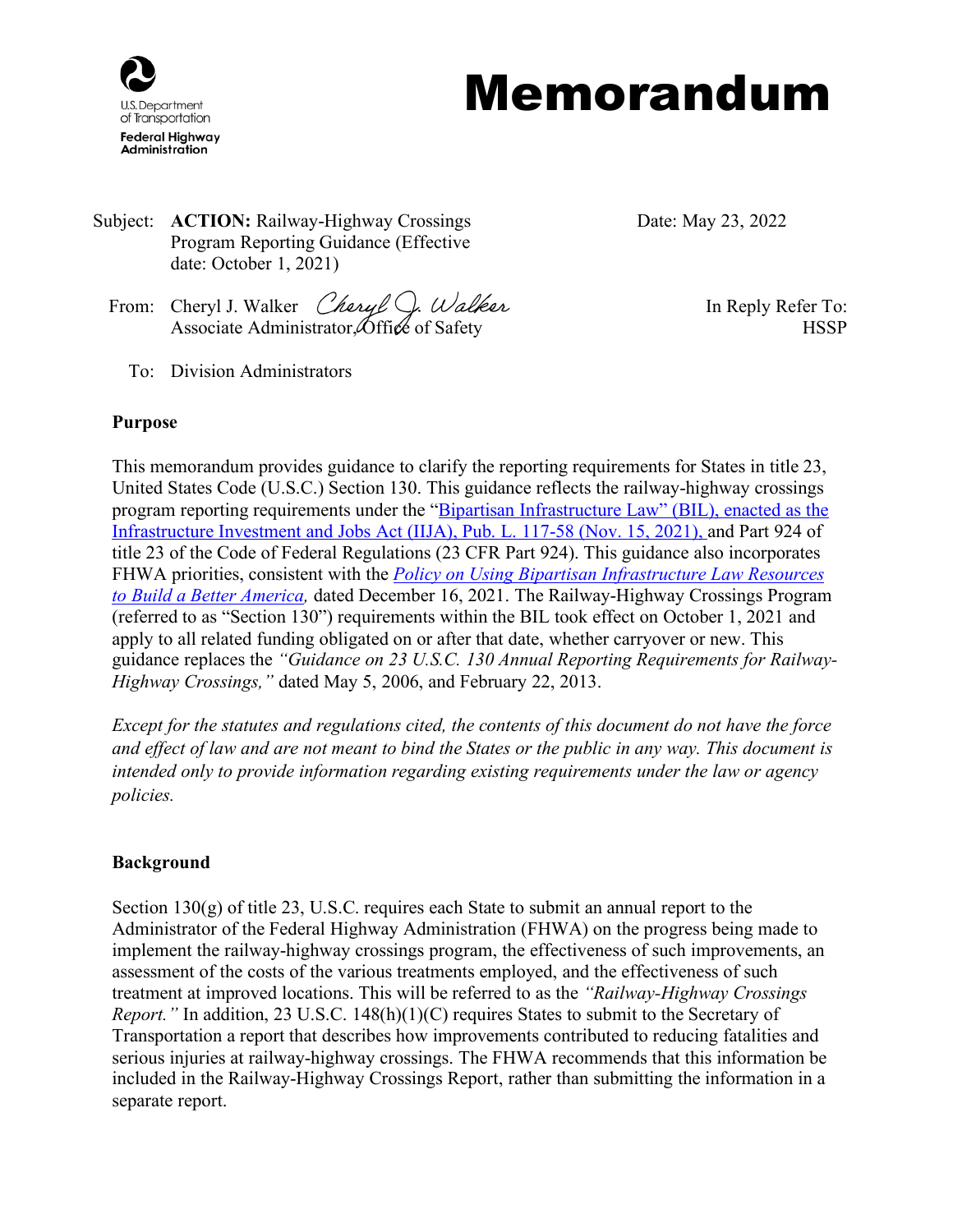The annual Railway-Highway Crossings Report provides information on how well State and Federal goals of the railway-highway crossings program are being met. This information is collated for many types of reporting documents and by many types of stakeholder groups at the National, State, and local levels. States are also encouraged to coordinate Section 130 efforts with their State Highway-Rail Grade Crossing Actions Plans submitted to the Federal Railroad Administration.

Section 130(k) allows the expenditure of up to eight percent of funds apportioned to a State to carry out Section 130 for the compilation and analysis of data in support of the reporting activities. For example, a State that is apportioned \$10,000,000 in a FY for Section 130 can use up to \$800,000 of Section 130 funds for the compilation and analysis of data for reporting activities.

## **Summary of Guidance**

The Railway-Highway Crossings Program reporting guidance provides information on the reporting frequency and schedule, content and structure of the report, and protection of data from discovery and admission into evidence. FHWA also supports the vision of zero deaths and serious injuries on the Nation's roadway system. As with highway safety improvement projects  $(23 \text{ U.S.C. } 148(c)(2)(B)(iv))$ , railway-highway crossing projects should be identified based on crash experience, crash potential, crash rate, or other data-supported means. The general framework for the identification and analysis of railway-highway crossing safety problems and countermeasure opportunities includes analysis of safety data trends for at least the last 5 years to identify problems, countermeasure identification to effectively address the identified problems, project prioritization and implementation, and evaluation of both projects and the overall program (23 U.S.C. 148(c)(2)). Each State must also identify railway-highway crossings that require separation, relocation, or protective devices, and establish and implement a schedule o[f those projects](https://www.law.cornell.edu/definitions/uscode.php?width=840&height=800&iframe=true&def_id=23-USC-309310695-293024746&term_occur=999&term_src=) (23 U.S.C. 130(d)).

# **1. Reporting Frequency and Schedule**

Pursuant to 23 U.S.C. 130(g)(1) and 23 CFR 924.15(a)(2), States shall submit their annual Railway-Highway Crossings Report electronically to the FHWA Division Administrator by August 31 each year, in conjunction with the annual Highway Safety Improvement Program (HSIP) report required under 23 U.S.C. 148(h).

The HSIP online reporting tool fully supports the information necessary to complete this annual requirement. States that report on their Railway-Highway Crossings Program via the online reporting tool will meet the annual requirement. Additional information is available on the Office of Safety website at [http://safety.fhwa.dot.gov/hsip/resources/onrpttool/.](https://safety.fhwa.dot.gov/hsip/resources/onrpttool/) The report template included in the Attachment reflects the online reporting tool content.

# **2. Content and Structure of the Report**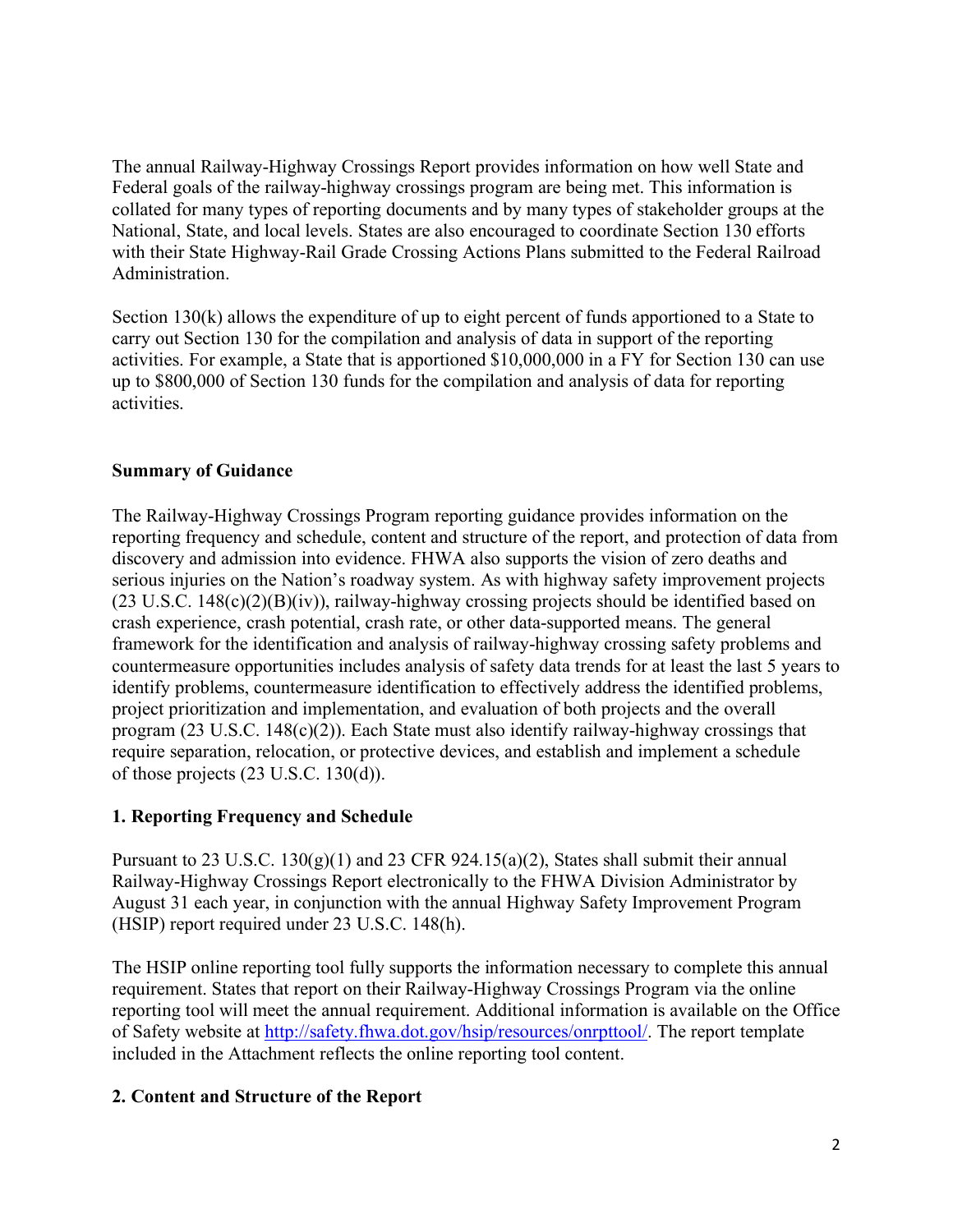Section 130(g) of title 23, U.S.C. requires a measure of the effectiveness of the improvements made as a result of the implementation of the Railway-Highway Crossings Program. A State should define the effectiveness in terms of the number of fatalities and serious injuries after the improvement was completed. At a minimum, the Railway-Highway Crossings Report should include the following information:

# **A. Program Structure**

- i. Provide an Executive Summary of the overall Section 130 program administration and results.
- ii. Identify the reporting period used by the State. This could be based on the calendar year, State fiscal year, or Federal fiscal year. The reporting period should be consistent for a State from year to year.
- iii. Describe the overall process of how Section 130 funds are administered in the State. This section should cover broad topics such as:
	- a. Describe how the funds are distributed and administered in the State (such as centralized administration or de-centralized administration through district or regional offices).
	- b. Describe the method(s) for project selection.
	- c. Describe the method(s) used to measure effectiveness of the projects and program. Consideration should be given to quantifying effectiveness in the context of fatalities and serious injuries, per 23 U.S.C. 148(h).
	- d. Describe any noteworthy efforts the State has used to effectively deliver a successful program.
- iv. Identify the obligations for data acquisition and analysis efforts if Section 130 funds are utilized for this purpose (Note: This is limited to 8 percent of the funds apportioned to the State under Section 130).
- v. Provide the total number of public crossings within the State, including the type of crossing protection (active, passive, and grade separated).
- vi. Provide the specific program emphasis areas, and if necessary, include a discussion of significant variations from previous reports.
- vii. Provide an assessment of overall Section 130 program effectiveness including 5-year average fatality and serious injury data for the last five years, evaluation results, and how results are used to improve the Section 130 program.

# **B. Project Metrics**

This section provides a list of all the projects obligated using Section 130 funds during this reporting period and an evaluation of previously completed projects.

- i. Project listing. The following information should be provided for all projects obligated during this reporting period:
	- a. Location of projects;
	- b. USDOT crossing numbers;
	- c. FHWA roadway functional classification;
	- d. Specific project type and description (see project groupings below);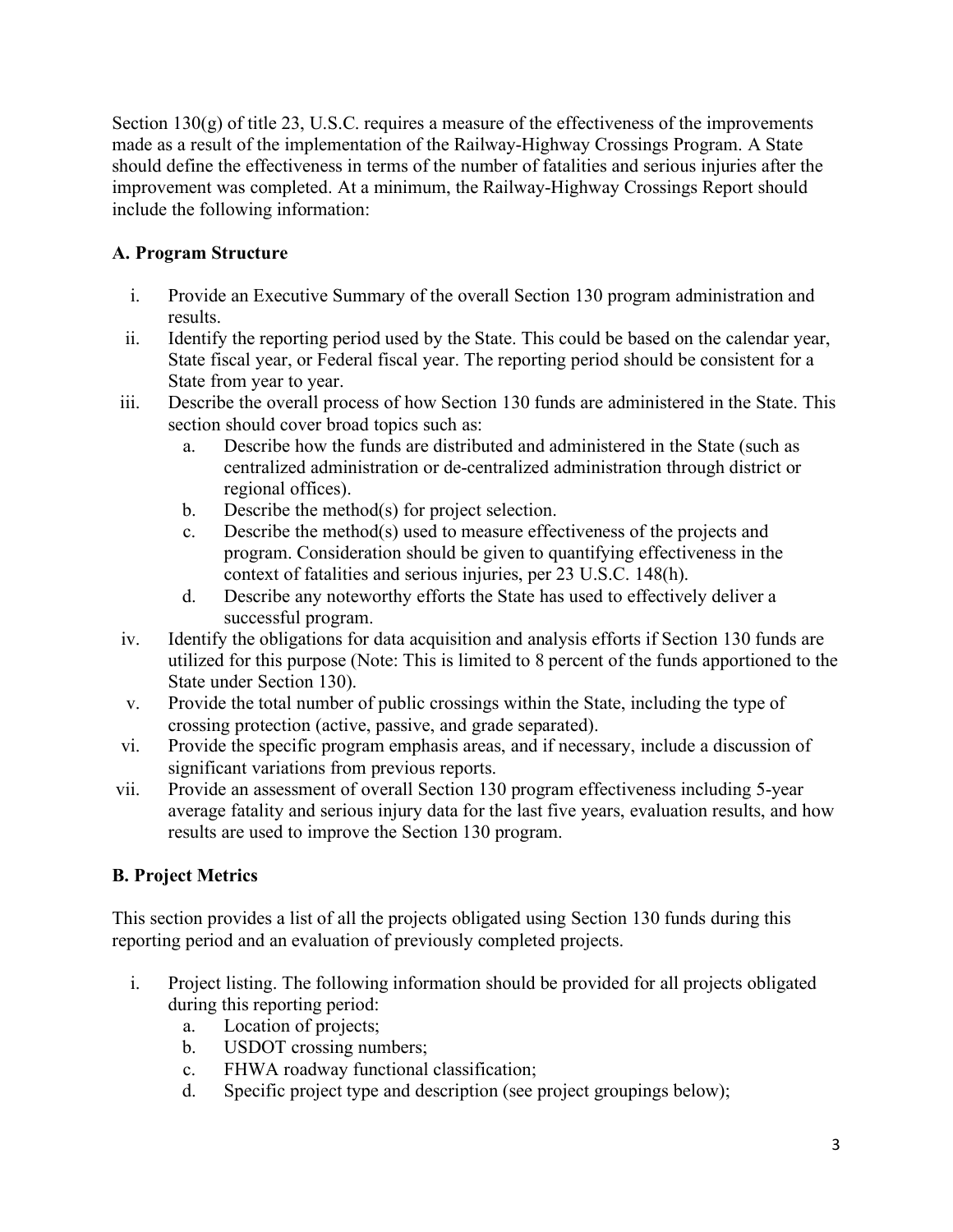- e. Crossing protection (active, passive);
- f. Crossing type (for example: vehicle, pedestrian, etc.);
- g. Cost of project including Federal share; and
- h. Funding types (Section 130 or other).
- ii. Previously completed projects. The following information should be provided to evaluate previously completed projects:
	- a. Location of projects;
	- b. USDOT crossing numbers;
	- c. FHWA roadway functional classification;
	- d. Specific project type and description (see project groupings below);
	- e. Crossing protection (active, passive);
	- f. Crossing type (for example: vehicle, pedestrian, etc.);
	- g. Cost of project including Federal share;
	- h. Funding types (Section 130 or other);
	- i. Crash data (show a minimum of 3 years before and up to 3 years after project completion); and
	- j. Effectiveness of prior year projects.

The project listings and previously completed projects should be grouped by the type of improvement:

- **Crossing Approach Improvements** Projects such as channelization, new or upgraded signals on the approach (not including the active grade crossing signals), guardrail, pedestrian/bicycle path improvements near the crossing, and illumination.
- **Crossing Warning Sign and Pavement Marking Improvements** Projects such as signs, pavement markings, and/or delineation where these project activities are the predominant safety improvements.
- **Active Grade Crossing Equipment Installation/Upgrade** Projects such as new or upgraded flashing lights and gates, track circuitry, wayside horns, and signal improvements such as railway-highway signal interconnection and pre-emption, including projects to replace functionally obsolete rail-highway safety equipment.
- **Visibility Improvements** Projects such as sight distance improvements and vegetation clearance.
- **Roadway Geometry Improvements** Projects such as roadway horizontal and/or vertical alignment, sight distance, and elimination of high-profile ("humped") crossings.
- **Grade Crossing Elimination** Projects such as crossing elimination through closure, relocation, or construction/reconstruction of a grade separation structure, including to eliminate hazards posed by blocked crossings due to idling trains.
- **Crossing Inventory Update** Projects such as efforts to update and manage the railwayhighway grade crossing inventory and development of a Web-based inventory.

## **3. Protection of Data from Discovery & Admission Evidence**

Section 407 of title 23 U.S.C. states that reports, surveys, schedules, lists, or data compiled or collected for the purpose of identifying, evaluating, or planning the safety enhancement of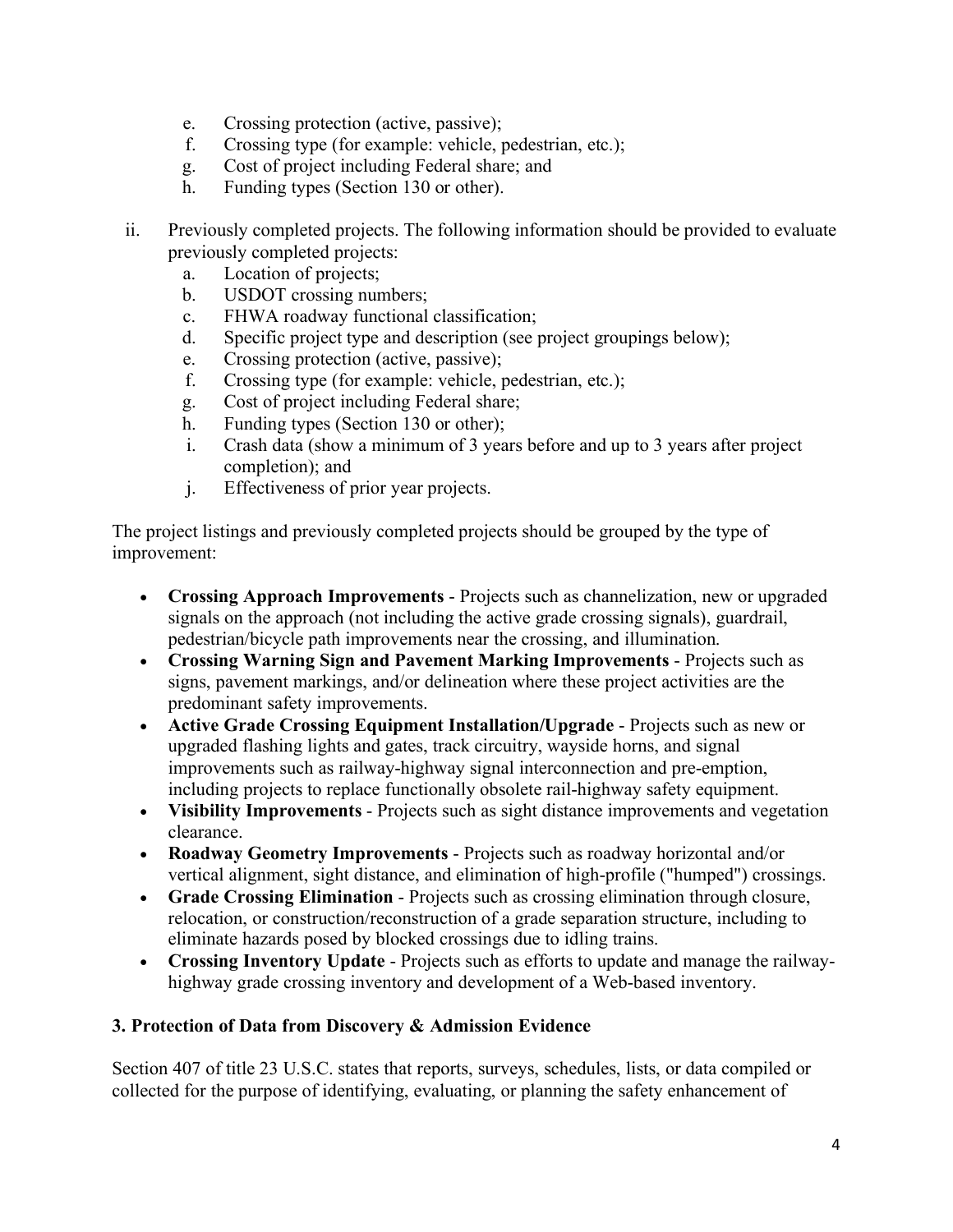railway-highway crossings pursuant to Section 130 shall not be subject to discovery or admitted into evidence in a Federal or State court proceeding or considered for other purposes in an action for damages arising from any occurrence at a location mentioned or addressed in such reports, surveys, schedules, lists, or data.

## **Questions**

If you have any questions or need additional information, please contact Kelly Morton (202-366 8090 or [kelly.morton@dot.gov\)](mailto:kelly.morton@dot.gov) or Esther Strawder (202-366-6836 or [esther.strawder@dot.gov\)](mailto:esther.strawder@dot.gov).

Attachment: Report Template

cc: Directors of Field Services Safety Field **HCC HCF** HPL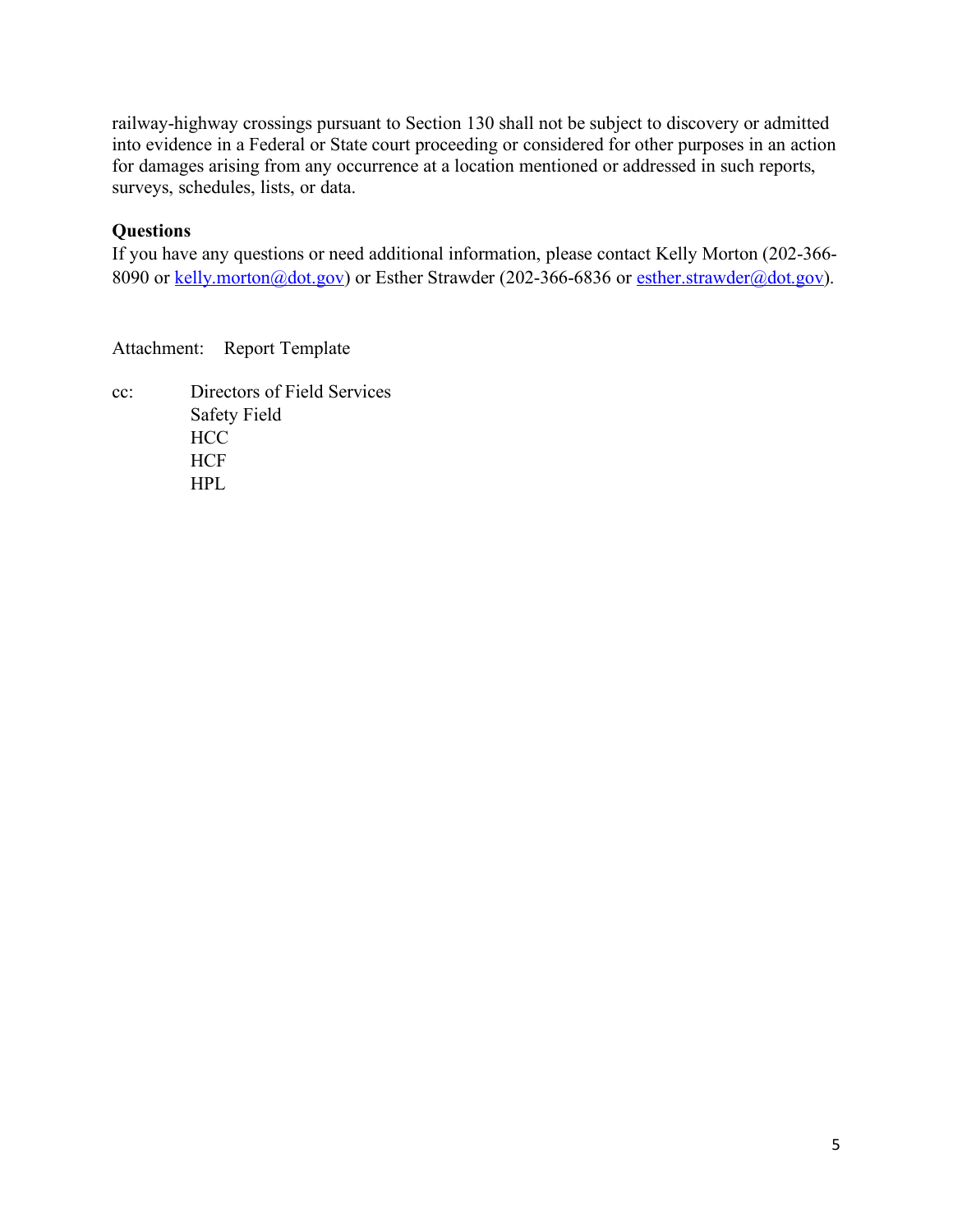# **Attachment: Report Template[1](#page-5-0)**

#### A. **PROGRAM STRUCTURE**

1. **State**

Auto-populated

## 2. **Executive Summary**

enter text here

#### 3. **Identify the reporting period used by the state.**

[] Calendar Year: Jan. 1 to Dec. 31 [] Federal Fiscal Year: Oct. 1 to Sept. 30 [] State Fiscal Year: enter text here

## 4. **Describe the overall process of how Section 130 funds are administered in the State.**

enter text here

a. **Describe how funds are distributed and administered in the State.**

[] Centralized Administration [] De-centralized administration through district or regional offices

b. **Describe the method(s) used for project selection.**

enter text here

c. **Describe the method(s) used to measure effectiveness (in terms of reducing fatalities and serious injuries) of the projects and program.**

enter text here

d. **Describe any noteworthy efforts the State has used to effectively deliver a successful program.**

enter text here

<span id="page-5-0"></span><sup>&</sup>lt;sup>1</sup> This information collection has been assigned OMB control number 2125-0025 under the Paperwork Reduction Act.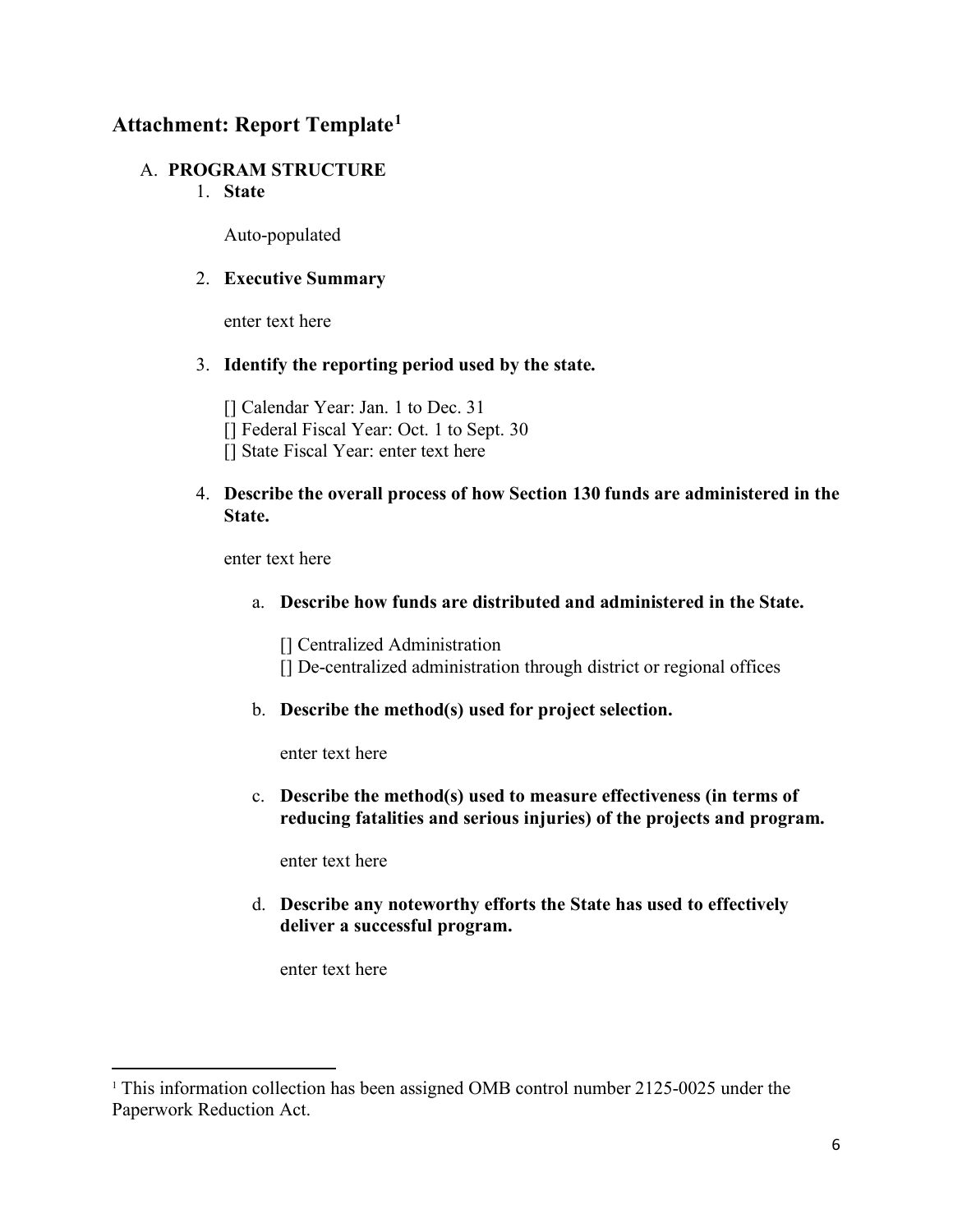5. **Identify the obligations for data acquisition and analysis efforts. This amount is limited to 8 percent of the annual Section 130 apportionment.**

enter text here

6. **Provide the total number of public crossings within the State, including the type of crossing protection.**

| <b>Crossing type</b>                    | <b>Number of Crossings</b> |
|-----------------------------------------|----------------------------|
| At-Grade Active Warning Devices         |                            |
| <b>At-Grade Passive Warning Devices</b> |                            |
| Grade-Separated RR Under Road           |                            |
| Grade-Separated RR Over Road            |                            |
| Non-Motorized Active Warning Devices    |                            |
| Non-Motorized Passive Warning Devices   |                            |

Non-motorized Active and Passive Crossings are a subset of the total and include public pathways, shared use paths and trails but not sidewalks that are part of a roadway crossing.

7. **Provide the specific program emphasis areas, and if necessary, a discussion of significant variations from previous reports.**

enter text here

**8. Provide an assessment of overall Section 130 program effectiveness including evaluation results and how results are used to improve the Section 130 program.** 

enter text here

**9. Provide performance measure data including fatalities and serious injuries for the last five years at railway-highway crossings.**

enter text here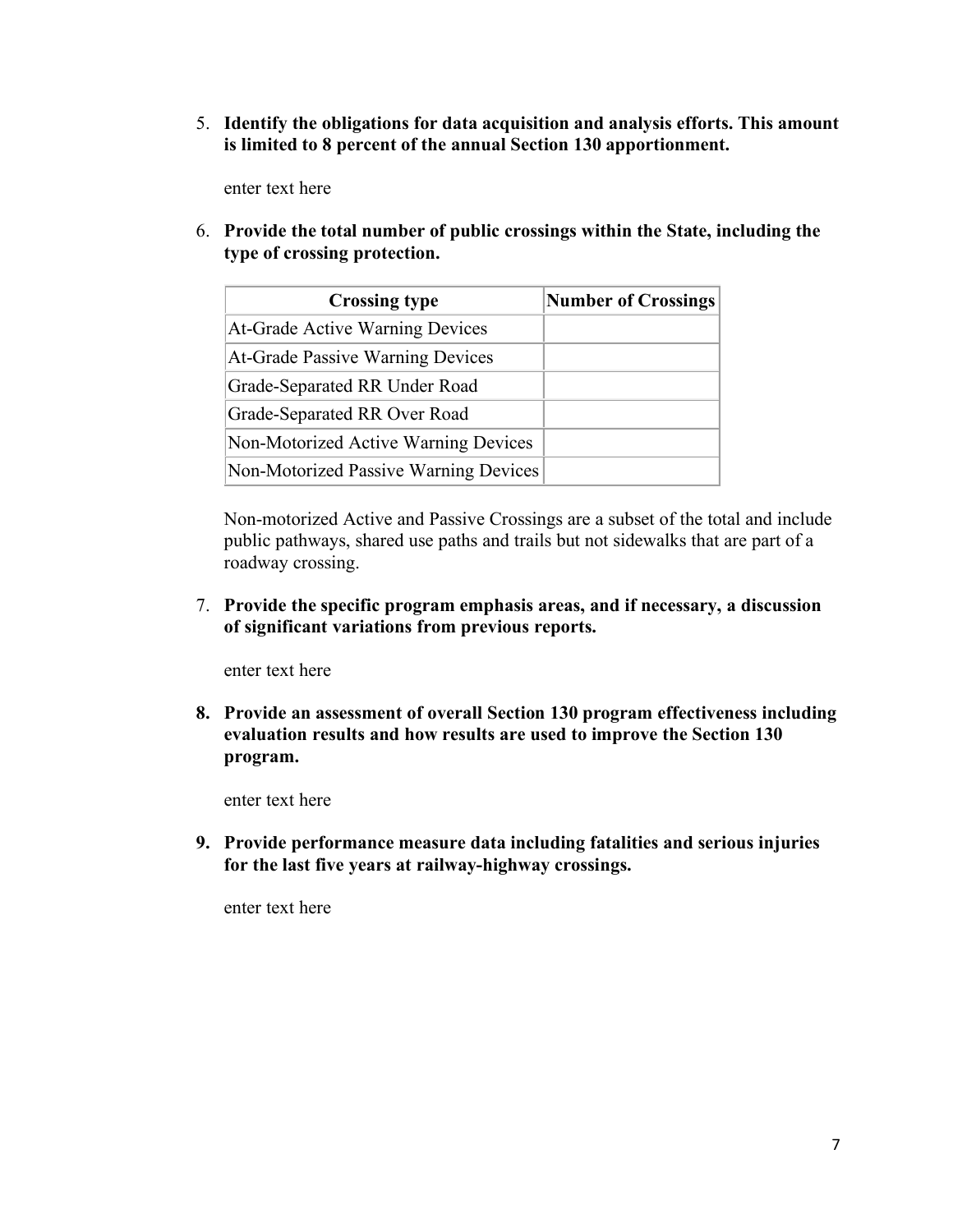## B. **PROJECT METRICS**

## 1. **Project Listing**

| Location | <b>USDOT</b><br><b>Crossing</b><br><b>Number</b> | <b>FHWA</b><br>Roadway<br><b>Functional</b><br><b>Classification</b> | <b>Project Type</b><br>(See<br><b>Grouping</b><br><b>Table below)</b> | Crossing<br><b>Protection</b><br>(Active or<br>Passive) | <b>Crossing Type Cost Federal</b><br>(Vehicle,<br>Pedestrian,<br>etc) | <b>Share</b> | Funding<br><b>Type</b><br>(Section<br>130 or<br>other) |
|----------|--------------------------------------------------|----------------------------------------------------------------------|-----------------------------------------------------------------------|---------------------------------------------------------|-----------------------------------------------------------------------|--------------|--------------------------------------------------------|
|          |                                                  |                                                                      |                                                                       |                                                         |                                                                       |              |                                                        |

## 2. **Previously Completed Projects**

| Location   USDOT | FHWA                                                    |              | <b>Project</b>   Crossing   Crossing   Cost   Federal   Funding   Crash   Effective |               |              |          |      |                    |
|------------------|---------------------------------------------------------|--------------|-------------------------------------------------------------------------------------|---------------|--------------|----------|------|--------------------|
|                  | <b>Crossing</b> Roadway                                 |              | Type (See   Protection                                                              | Type          | <b>Share</b> | Type     | Data | ness of            |
|                  | Number   Functional   Grouping   (Active or   (Vehicle, |              |                                                                                     |               |              | (Section |      | $ $ prior year $ $ |
|                  | <b>Class-</b>                                           | <b>Table</b> | <b>Passive</b> )                                                                    | <b>Pedes-</b> |              | 130 or   |      | projects           |
|                  | ification                                               | below)       |                                                                                     | trian, etc)   |              | other)   |      |                    |
|                  |                                                         |              |                                                                                     |               |              |          |      |                    |

## **Project listing should be grouped by the following types of improvements**

- 2. **Crossing Approach Improvements** Projects such as channelization, new or upgraded signals on the approach (not including the active grade crossing signals), guardrail, pedestrian/bicycle path improvements near the crossing, and illumination.
- 3. **Crossing Warning Sign and Pavement Marking Improvements** Projects such as signs, pavement markings and/or delineation where these project activities are the predominant safety improvements.